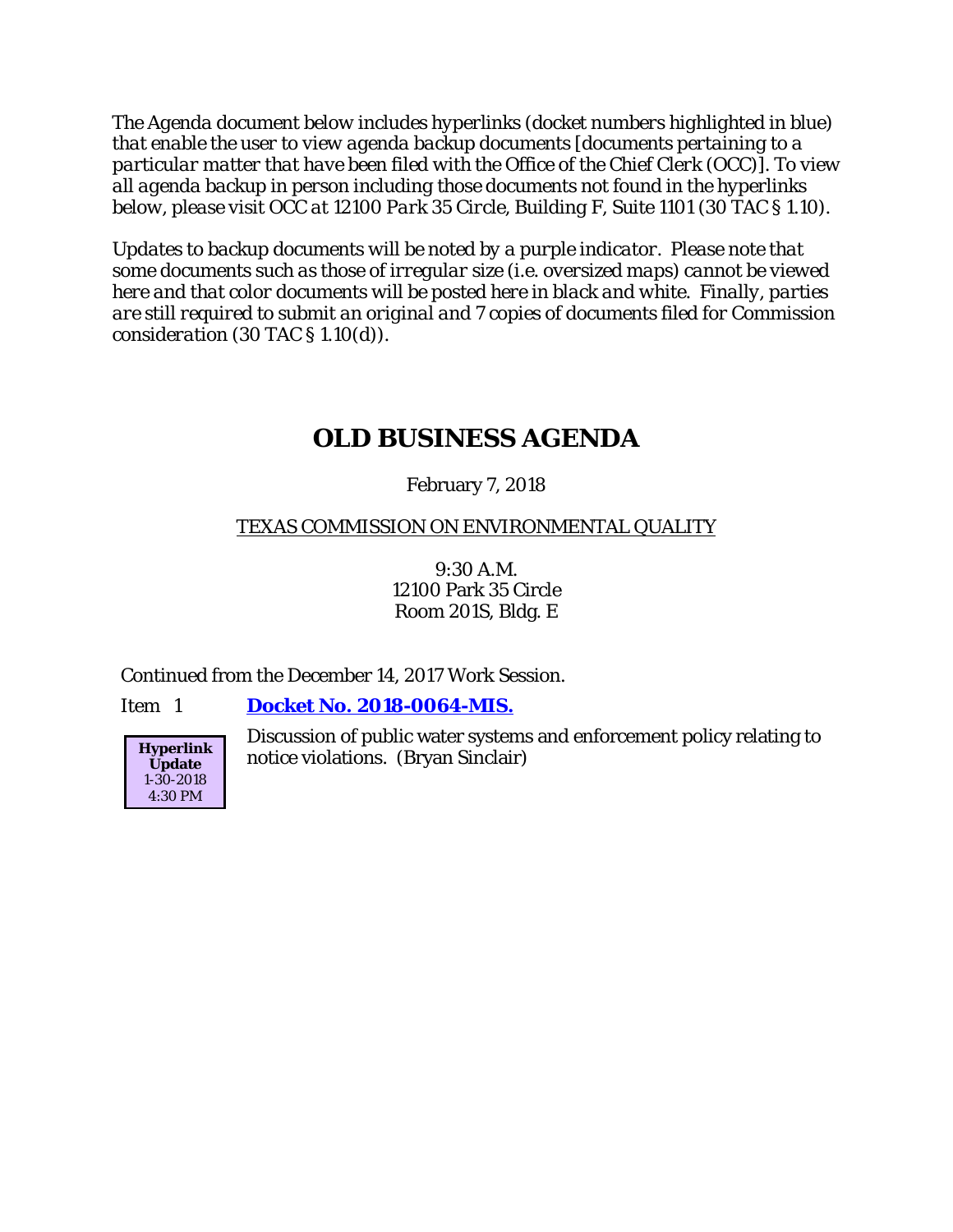# **AGENDA**

# February 7, 2018

# TEXAS COMMISSION ON ENVIRONMENTAL QUALITY

9:30 A.M. 12100 Park 35 Circle Room 201S, Bldg. E

#### **HEARING REQUESTS/REQUESTS FOR RECONSIDERATION**



# Item 1 **[Docket No. 2017-1656-WDW.](http://www.tceq.texas.gov/assets/public/comm_exec/agendas/comm/backup/Agendas/2018/02-07-2018/novus.pdf)**

Consideration of the application by NOVUS INTERNATIONAL, INC., for two new Class I injection well permits, WDW452 and WDW453, to authorize noncommercial, onsite disposal of hazardous waste generated at the new Green Lake Facility. The facility will be located four miles north of the intersection of State Highway 185 and State Highway 35 in Calhoun County, Texas. The commission will also consider requests for hearing or reconsideration, related responses and replies, public comment, and the Executive Director's response to comments. (David Murry, Don Redmond)

# Item 2 **[Docket No. 2017-1727-AIR.](http://www.tceq.texas.gov/assets/public/comm_exec/agendas/comm/backup/Agendas/2018/02-07-2018/thompson.pdf)**

Consideration of the application by J.R. THOMPSON, INC., for Air Quality Permit No. 92504L002, to authorize a change of location of a rock crushing plant. The plant is proposed to be located at the following driving directions: from the intersection of Farm-to-Market Road 373 and County Road 337, travel northeast on County Road 337 for approximately 1.1 miles. The proposed site is located to the south of Muenster, Cooke County. The Commission will also consider requests for hearing or reconsideration, related responses and replies, public comment, and the Executive Director's Response to Comments. (Bill Moody, Nicolas Parke)

# **MISCELLANEOUS MATTERS**

# Item 3 **[Docket No. 2017-0968-MIS.](http://www.tceq.texas.gov/assets/public/comm_exec/agendas/comm/backup/Agendas/2018/02-07-2018/0968MIS.pdf)**

Consideration of the adoption of the renewal with amendment of Texas Pollutant Discharge Elimination System General Permit Number TXR150000, which authorizes discharges of stormwater and certain allowable non-stormwater discharges from regulated construction activities into or adjacent to surface water in the state. Public notice of the proposed draft permit was published in the August 18, 2017, issue of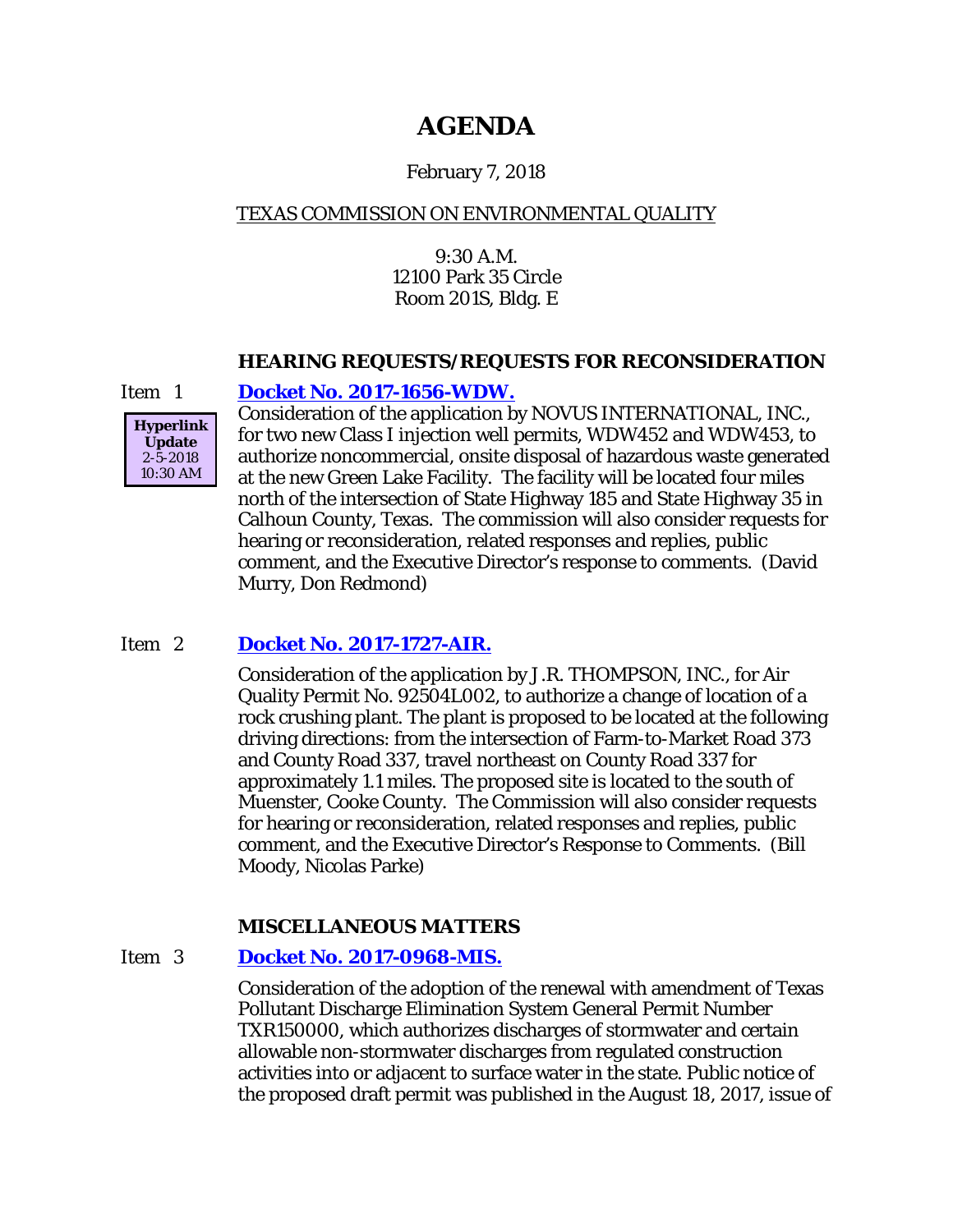the *Texas Register* (42 TexReg 4169). (Gordon Cooper, Robert Brush) (Non-Rule Project No. 2017-002-OTH-NR)

- Item 4 **[Docket No. 2017-1666-MIS.](http://www.tceq.texas.gov/assets/public/comm_exec/agendas/comm/backup/Agendas/2018/02-07-2018/1666MIS.pdf)** Consideration of gifts and donations of \$500.00 or more in value given to the TCEQ, submitted for approval in accordance with Chapter 575 of the Government Code, concerning acceptance of gifts by certain state agencies. (Elizabeth West)
- Item 5 **Docket No. [2017-1720-MIS.](http://www.tceq.texas.gov/assets/public/comm_exec/agendas/comm/backup/Agendas/2018/02-07-2018/1720MIS.pdf)** Consideration of material changes to contracts for goods and services awarded under Chapter 2155 of the Texas Government Code executed during the previous quarter. (Chris Gobert)

# **AIR QUALITY ENFORCEMENT AGREED ORDERS**

# Item 6 **[Docket No. 2017-0526-AIR-E.](http://www.tceq.texas.gov/assets/public/comm_exec/agendas/comm/backup/Agendas/2018/02-07-2018/0526AIR.pdf)**

Consideration of an Agreed Order assessing administrative penalties against Air Liquide Large Industries U.S. LP in Brazoria County; RN100215334; for air quality violations pursuant to Tex. Health & Safety Code ch. 382, Tex. Water Code ch. 7, and the rules of the Texas Commission on Environmental Quality, including specifically 30 Tex. Admin. Code ch. 60. (Carol McGrath, Michael Parrish)

# Item 7 **[Docket No. 2017-0665-AIR-E.](http://www.tceq.texas.gov/assets/public/comm_exec/agendas/comm/backup/Agendas/2018/02-07-2018/0665AIR.pdf)**

Consideration of an Agreed Order assessing administrative penalties against BASF Corporation in Harris County; RN100223379; for air quality violations pursuant to Tex. Health & Safety Code ch. 382, Tex. Water Code ch. 7, and the rules of the Texas Commission on Environmental Quality, including specifically 30 Tex. Admin. Code ch. 60. (Sandra Douglas, Michael Parrish)

# Item 8 **[Docket No. 2017-0352-AIR-E.](http://www.tceq.texas.gov/assets/public/comm_exec/agendas/comm/backup/Agendas/2018/02-07-2018/0352AIR.pdf)**

Consideration of an Agreed Order assessing administrative penalties and requiring certain actions of Eco Services Operations Corp. in Harris County; RN100220581; for air quality violations pursuant to Tex. Health & Safety Code ch. 382, Tex. Water Code ch. 7, and the rules of the Texas Commission on Environmental Quality, including specifically 30 Tex. Admin. Code ch. 60. (Shelby Orme, Michael Parrish)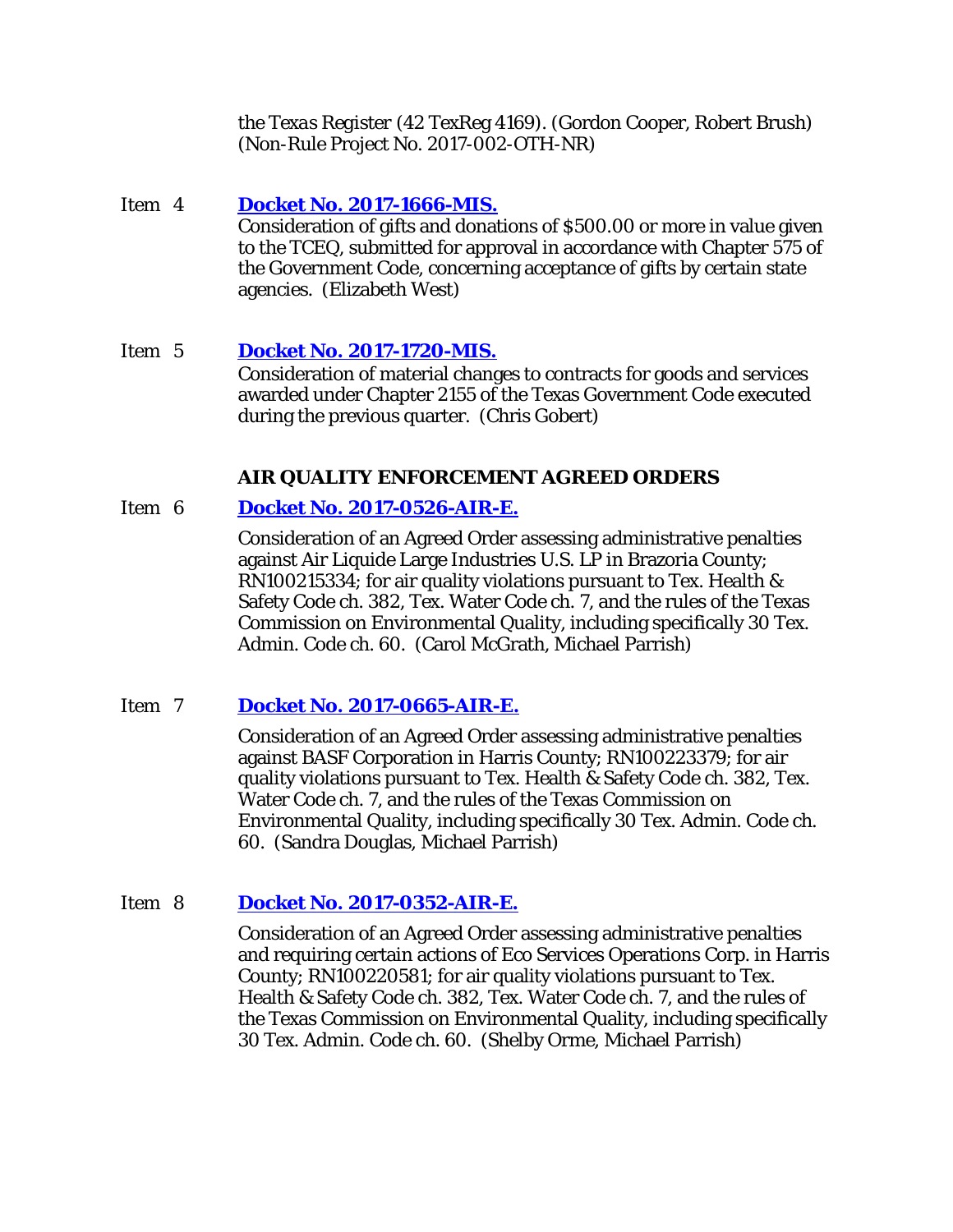#### Item 9 **[Docket No. 2017-0174-AIR-E.](http://www.tceq.texas.gov/assets/public/comm_exec/agendas/comm/backup/Agendas/2018/02-07-2018/0174AIR.pdf)**

Consideration of an Agreed Order assessing administrative penalties and requiring certain actions of Enterprise Products Operating LLC in Harris County; RN100210665; for air quality violations pursuant to Tex. Health & Safety Code ch. 382, Tex. Water Code ch. 7, and the rules of the Texas Commission on Environmental Quality, including specifically 30 Tex. Admin. Code ch. 60. (Carol McGrath, Michael Parrish)

# Item 10 **[Docket No. 2017-0057-AIR-E.](http://www.tceq.texas.gov/assets/public/comm_exec/agendas/comm/backup/Agendas/2018/02-07-2018/0057AIR.pdf)**

Consideration of an Agreed Order assessing administrative penalties and requiring certain actions of Motiva Enterprises LLC in Jefferson County; RN100209451; for air quality violations pursuant to Tex. Health & Safety Code ch. 382, Tex. Water Code ch. 7, and the rules of the Texas Commission on Environmental Quality, including specifically 30 Tex. Admin. Code ch. 60. (Raime Hayes-Falero, Michael Parrish)

#### **INDUSTRIAL WASTE DISCHARGE ENFORCEMENT AGREED ORDER**

# Item 11 **[Docket No. 2016-1002-IWD-E.](http://www.tceq.texas.gov/assets/public/comm_exec/agendas/comm/backup/Agendas/2018/02-07-2018/1002IWD.pdf)**

Consideration of an Agreed Order assessing administrative penalties and requiring certain actions of Linde Gas North America LLC in Harris County; RN100217207; for water quality violations pursuant to Tex. Water Code chs. 7 and 26 and the rules of the Texas Commission on Environmental Quality, including specifically 30 Tex. Admin. Code ch. 60. (Ronica Rodriguez, Michael Parrish)

# **MULTI-MEDIA MATTER ENFORCEMENT AGREED ORDERS**

# Item 12 **[Docket No. 2016-0834-MLM-E.](http://www.tceq.texas.gov/assets/public/comm_exec/agendas/comm/backup/Agendas/2018/02-07-2018/0834MLM.pdf)**

Consideration of an Agreed Order assessing administrative penalties and requiring certain actions of Ann Marie Jones and John S. Jones in Tom Green County; RN109189027; for air quality and municipal solid waste violations pursuant to Tex. Health & Safety Code chs. 361 and 382, Tex. Water Code ch. 7, and the rules of the Texas Commission on Environmental Quality, including specifically 30 Tex. Admin. Code ch. 60. (Epifanio Villarreal, Michael Parrish)

# Item 13 **[Docket No. 2015-1637-MLM-E.](http://www.tceq.texas.gov/assets/public/comm_exec/agendas/comm/backup/Agendas/2018/02-07-2018/1637MLM.pdf)**

Consideration of an Agreed Order assessing administrative penalties and requiring certain actions of the City of Sabinal in Uvalde County;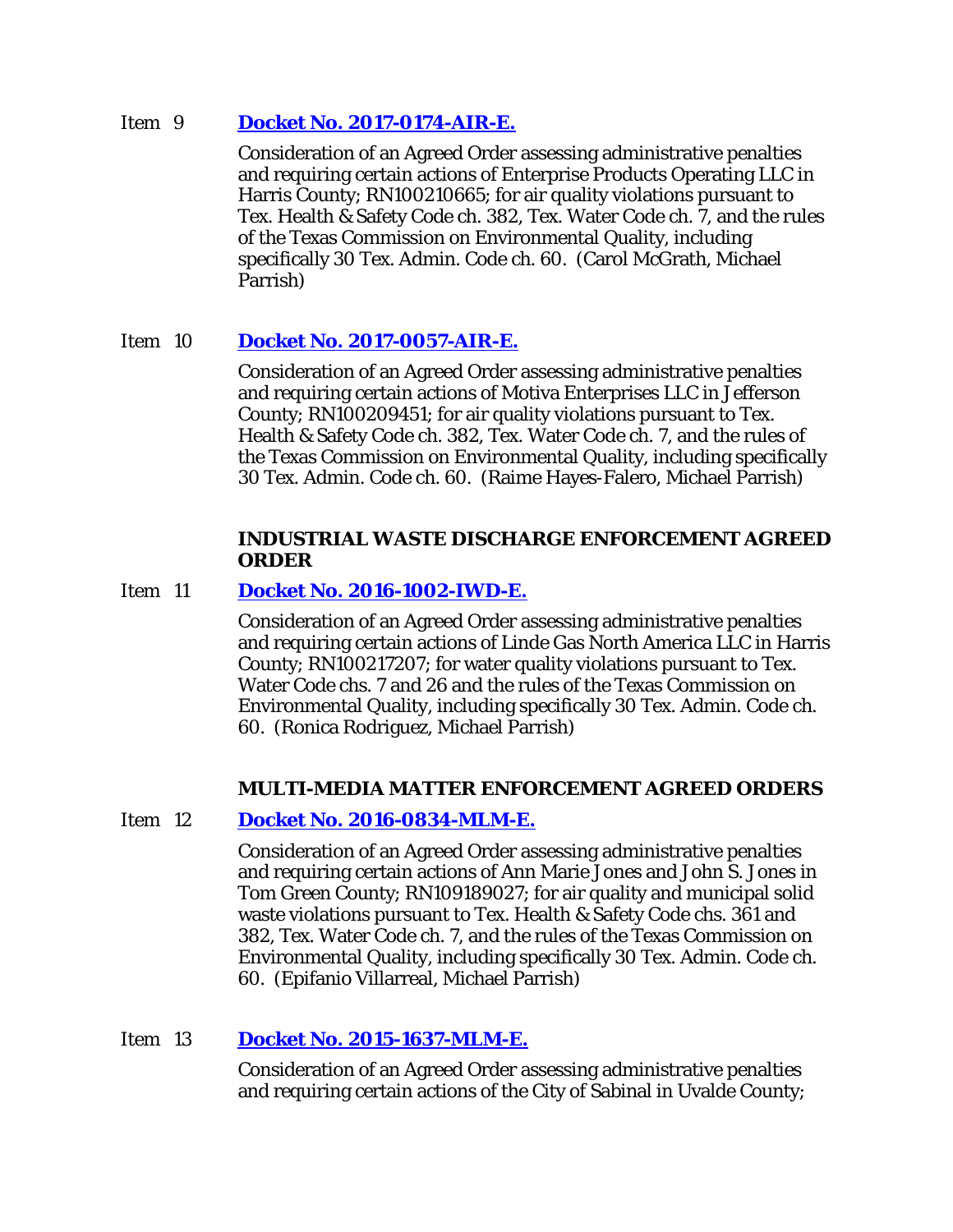RN100629906; for municipal solid waste, occupational licensing, and used oil violations pursuant to Tex. Health & Safety Code chs. 361 and 371, Tex. Water Code chs. 7 and 37, and the rules of the Texas Commission on Environmental Quality, including specifically 30 Tex. Admin. Code ch. 60. (James Baldwin, Michael Parrish)

#### **MULTI-MEDIA MATTER ENFORCEMENT DEFAULT ORDER**

#### Item 14 **[Docket No. 2016-1999-MLM-E.](http://www.tceq.texas.gov/assets/public/comm_exec/agendas/comm/backup/Agendas/2018/02-07-2018/1999MLM.pdf)**

Consideration of a Default Order assessing administrative penalties against and requiring certain actions of ACCURATE COLLISION CENTER WEST, INC. in El Paso County; RN101656635; for violations pursuant to Tex. Water Code ch. 7, Tex. Health and Safety Code chs. 371 and 382, and the rules of the Texas Commission on Environmental Quality, including specifically 30 Tex. Admin. Code ch. 60. (Jess Robinson, Janice Hernandez)

#### **MUNICIPAL WASTE DISCHARGE ENFORCEMENT AGREED ORDERS**

#### Item 15 **[Docket No. 2016-0800-MWD-E.](http://www.tceq.texas.gov/assets/public/comm_exec/agendas/comm/backup/Agendas/2018/02-07-2018/0800MWD.pdf)**

Consideration of an Agreed Order assessing administrative penalties and requiring certain actions of the City of Arp in Smith County; RN101720498; for water quality violations pursuant to Tex. Water Code chs. 7 and 26 and the rules of the Texas Commission on Environmental Quality, including specifically 30 Tex. Admin. Code ch. 60. (Had Darling, Michael Parrish)

#### Item 16 **[Docket No. 2016-0829-MWD-E.](http://www.tceq.texas.gov/assets/public/comm_exec/agendas/comm/backup/Agendas/2018/02-07-2018/0829MWD.pdf)**

Consideration of an Agreed Order assessing administrative penalties and requiring certain actions of City of Kyle in Hays County; RN102182680; for water quality violations pursuant to Tex. Water Code chs. 7 and 26 and the rules of the Texas Commission on Environmental Quality, including specifically 30 Tex. Admin. Code ch. 60. (Austin Henck, Michael Parrish)

# Item 17 **[Docket No. 2017-0293-MWD-E.](http://www.tceq.texas.gov/assets/public/comm_exec/agendas/comm/backup/Agendas/2018/02-07-2018/0293MWD.pdf)**

Consideration of an Agreed Order assessing administrative penalties and requiring certain actions of the City of Lawn in Coleman County; RN106343510; for water quality violations pursuant to Tex. Water Code chs. 7 and 26 and the rules of the Texas Commission on Environmental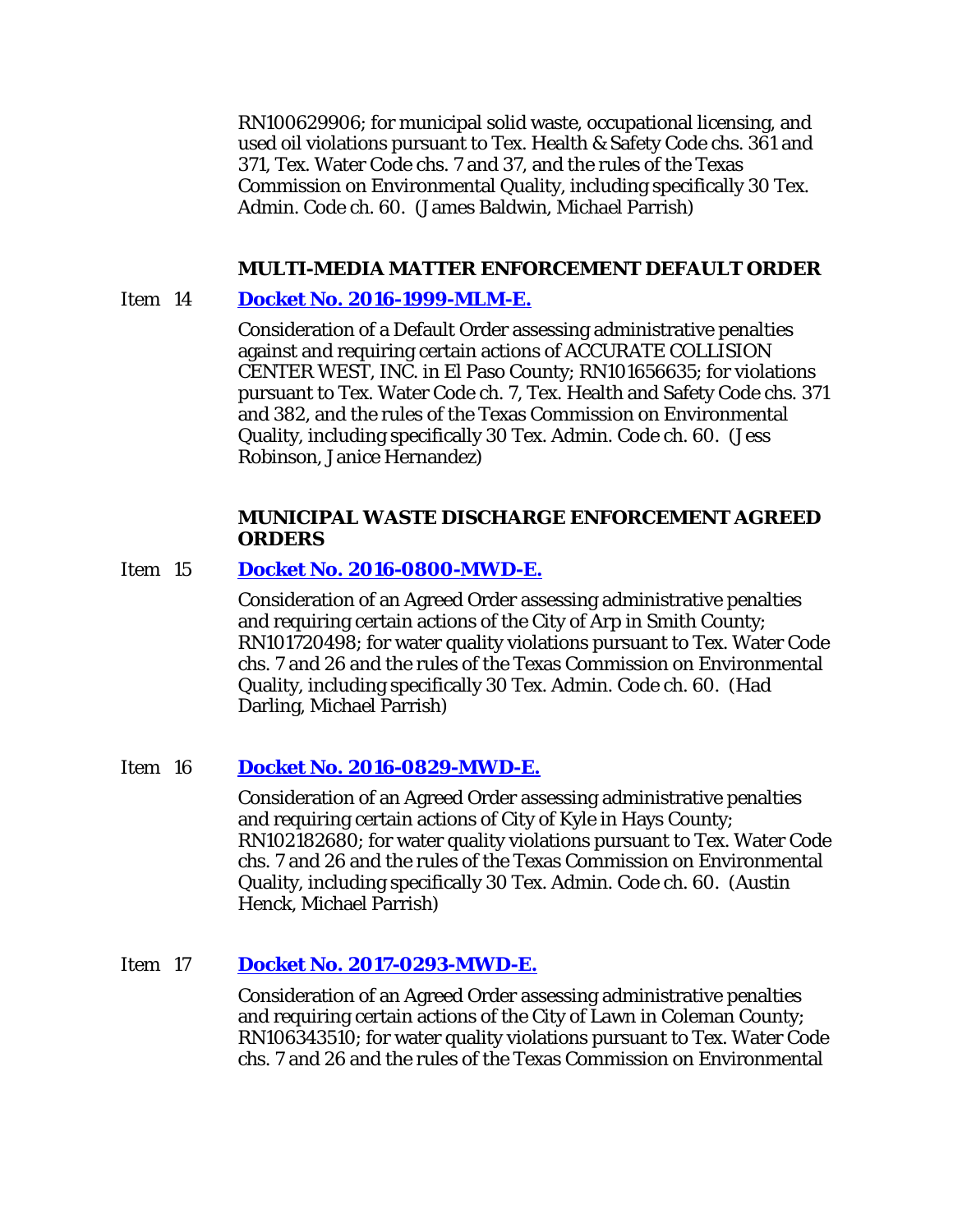Quality, including specifically 30 Tex. Admin. Code ch. 60. (Claudia Corrales, Michael Parrish)

# Item 18 **[Docket No. 2016-0726-MWD-E.](http://www.tceq.texas.gov/assets/public/comm_exec/agendas/comm/backup/Agendas/2018/02-07-2018/0726MWD.pdf)**

Consideration of an Agreed Order assessing administrative penalties and requiring certain actions of Johnson County Special Utility District in Johnson County; RN101992089; for water quality violations pursuant to Tex. Water Code chs. 7 and 26 and the rules of the Texas Commission on Environmental Quality, including specifically 30 Tex. Admin. Code ch. 60. (Melissa Castro, Michael Parrish)

# **PETROLEUM STORAGE TANK ENFORCEMENT AGREED ORDER**

# Item 19 **Docket No. [2017-0821-PST-E.](http://www.tceq.texas.gov/assets/public/comm_exec/agendas/comm/backup/Agendas/2018/02-07-2018/0821PST.pdf)**

Consideration of an Agreed Order assessing administrative penalties against and requiring certain actions of NEW K & T QUICK STOP, INC. dba K & H FOOD STORE in Tarrant County; RN101570570; for petroleum storage tank violations pursuant to Tex. Water Code chs. 7 and 26 and the rules of the Texas Commission on Environmental Quality, including specifically 30 Tex. Admin. Code ch. 60. (Clayton Smith, Janice Hernandez)

#### **PETROLEUM STORAGE TANK ENFORCEMENT DEFAULT ORDERS**

# Item 20 **[Docket No. 2016-1893-PST-E.](http://www.tceq.texas.gov/assets/public/comm_exec/agendas/comm/backup/Agendas/2018/02-07-2018/1893PST.pdf)**

Consideration of a Default Order assessing administrative penalties against and requiring certain actions of ABHH INTERNATIONAL LLC and Mohammad H. Khan in Jefferson County; RN101630572; for petroleum storage tank violations pursuant to Tex. Water Code chs. 7 and 26 and the rules of the Texas Commission on Environmental Quality, including specifically 30 Tex. Admin. Code ch. 60. (Isaac Ta, Janice Hernandez)

# Item 21 **[Docket No. 2017-0230-PST-E.](http://www.tceq.texas.gov/assets/public/comm_exec/agendas/comm/backup/Agendas/2018/02-07-2018/0230PST.pdf)**



Consideration of a Default Order assessing administrative penalties against and requiring certain actions of Albo Enterprises, Inc. in El Paso County; RN100810555; for petroleum storage tank violations pursuant to Tex. Water Code chs. 7 and 26 and the rules of the Texas Commission on Environmental Quality, including specifically 30 Tex. Admin. Code ch. 60. (Isaac Ta, Janice Hernandez)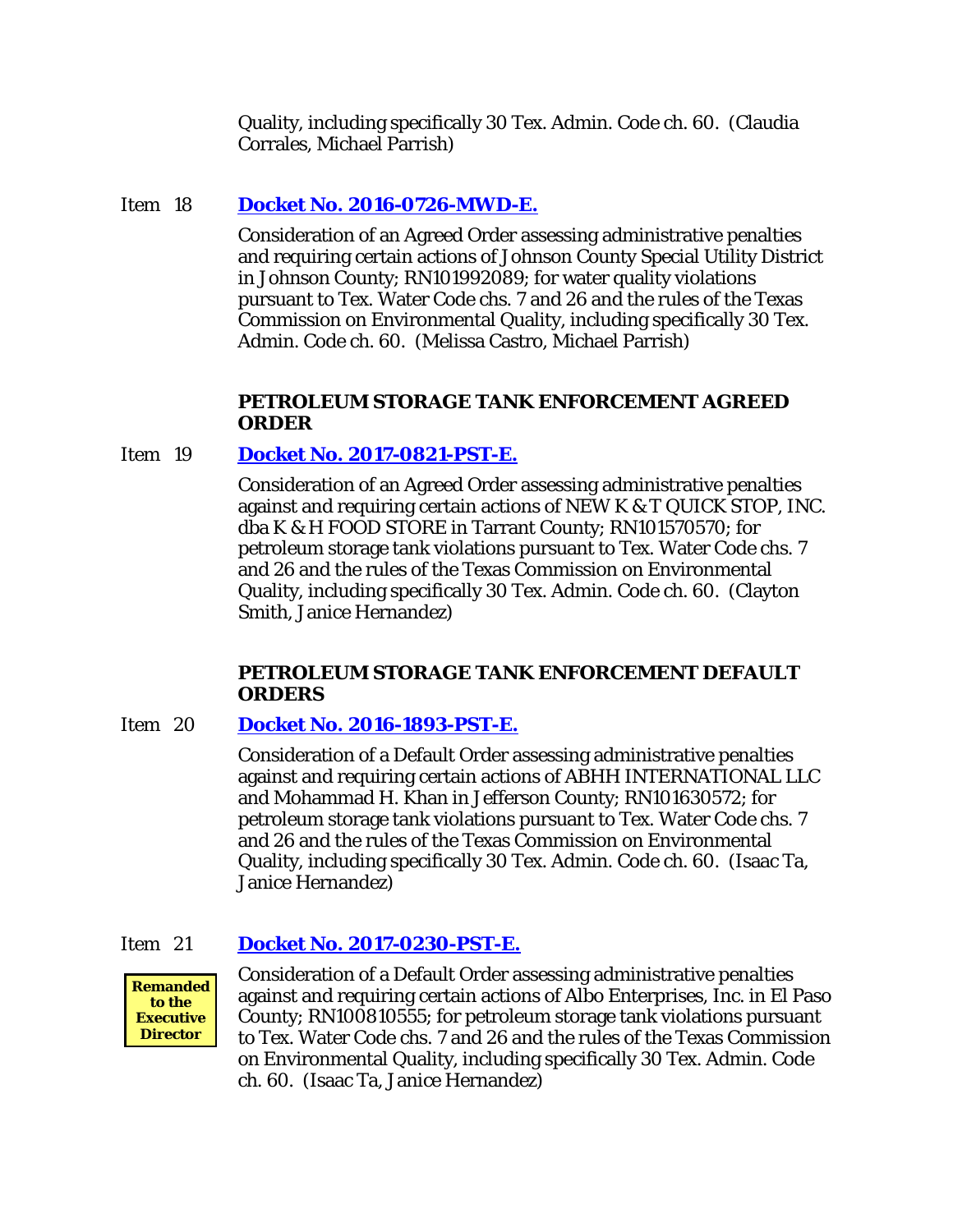#### **PUBLIC WATER SYSTEM ENFORCEMENT AGREED ORDERS**

# Item 22 **[Docket No. 2017-0979-PWS-E.](http://www.tceq.texas.gov/assets/public/comm_exec/agendas/comm/backup/Agendas/2018/02-07-2018/0979PWS.pdf)**

Consideration of an Agreed Order assessing administrative penalties and requiring certain actions of 439 WATER SUPPLY CORPORATION in Bell County; RN102689155; for public drinking water violations pursuant to Tex. Health & Safety Code ch. 341 and the rules of the Texas Commission on Environmental Quality. (Paige Bond, Michael Parrish)

# Item 23 **[Docket No. 2017-0573-PWS-E.](http://www.tceq.texas.gov/assets/public/comm_exec/agendas/comm/backup/Agendas/2018/02-07-2018/0573PWS.pdf)**

Consideration of an Agreed Order assessing administrative penalties and requiring certain actions of BUCHANAN LAKE VILLAGE, INC. in Llano County; RN101224988; for public drinking water violations pursuant to Tex. Health & Safety Code ch. 341, Tex. Water Code ch. 5, and the rules of the Texas Commission on Environmental Quality. (James Fisher, Michael Parrish)

# Item 24 **[Docket No. 2016-1471-PWS-E.](http://www.tceq.texas.gov/assets/public/comm_exec/agendas/comm/backup/Agendas/2018/02-07-2018/1471PWS.pdf)**

Consideration of an Agreed Order assessing administrative penalties and requiring certain actions of Maverick County; RN101253565; for public drinking water violations pursuant to Tex. Health & Safety Code ch. 341 and the rules of the Texas Commission on Environmental Quality. (Jason Fraley, Michael Parrish)

# **PUBLIC WATER SYSTEM ENFORCEMENT DEFAULT ORDER**

# Item 25 **[Docket No. 2016-1881-PWS-E.](http://www.tceq.texas.gov/assets/public/comm_exec/agendas/comm/backup/Agendas/2018/02-07-2018/1881PWS.pdf)**



Consideration of a Default Order assessing administrative penalties against and requiring certain actions of The Campground Investment Group, Inc. dba American Campground in Val Verde County; RN102676715; for public drinking water violations pursuant to Tex. Water Code ch. 5, Tex. Health & Safety Code ch. 341, and the rules of the Texas Commission on Environmental Quality. (Ryan Rutledge, Janice Hernandez)

# **WATER QUALITY ENFORCEMENT AGREED ORDER**

# Item 26 **[Docket No. 2016-1766-WQ-E.](http://www.tceq.texas.gov/assets/public/comm_exec/agendas/comm/backup/Agendas/2018/02-07-2018/1766WQ.pdf)**

Consideration of an Agreed Order assessing administrative penalties and requiring certain actions of VICKERY DIRT, L.L.C. and Brandy Vickery in Polk County; RN106094071 and RN109211888; for aggregate production operation and water quality violations pursuant to Tex. Water Code chs. 7, 26, and 28A and the rules of the Texas Commission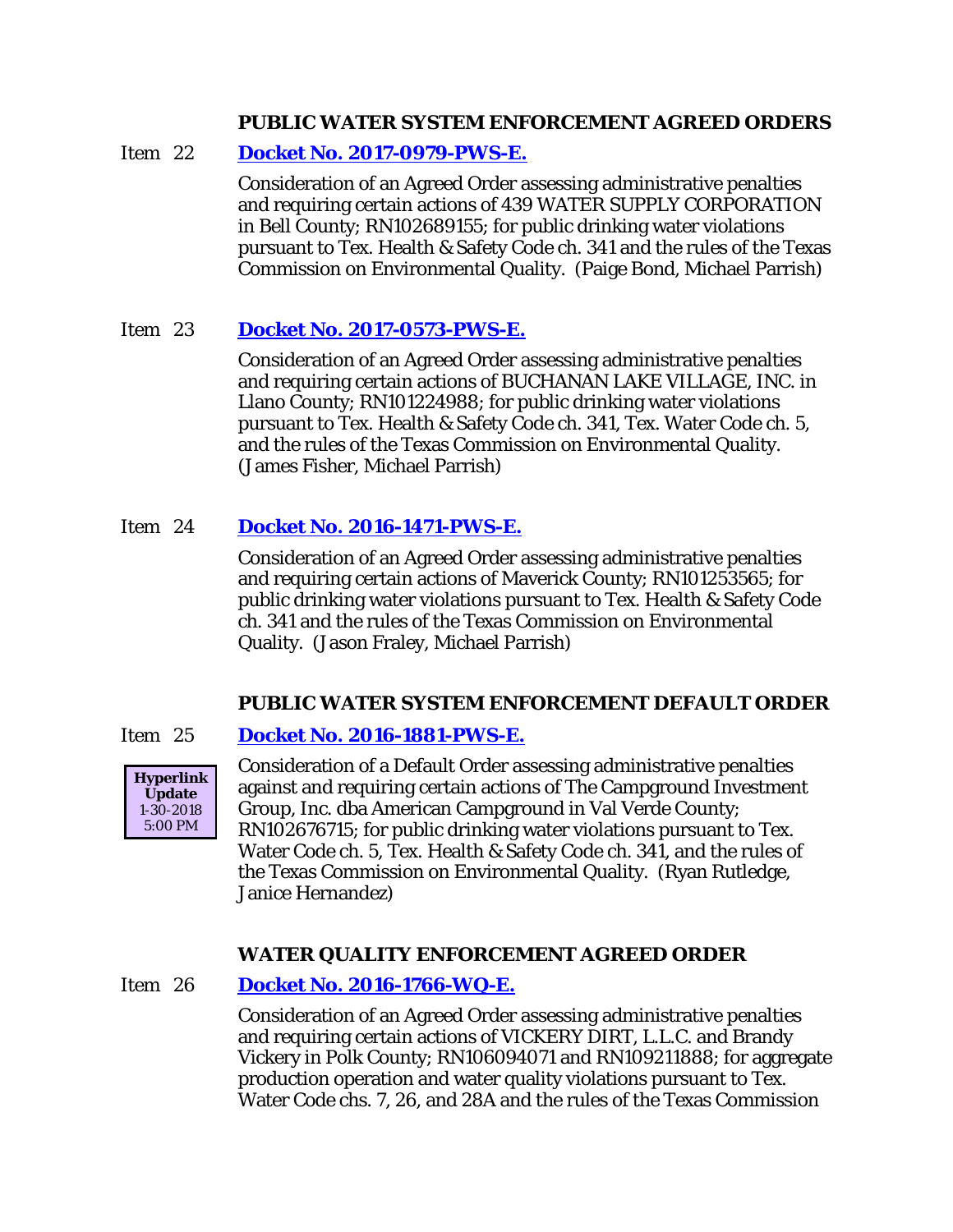on Environmental Quality, including specifically 30 Tex. Admin. Code ch. 60. (Claudia Corrales, Michael Parrish)

#### **WATER QUALITY ENFORCEMENT DEFAULT ORDER**

#### Item 27 **[Docket No. 2017-0282-WQ-E.](http://www.tceq.texas.gov/assets/public/comm_exec/agendas/comm/backup/Agendas/2018/02-07-2018/0282WQ.pdf)**

Consideration of a Default Order assessing administrative penalties against and requiring certain actions of Luciano Trevino in Bastrop County; RN109241158; for water quality violations pursuant to Tex. Water Code chs. 7, 26, and 28A, and the rules of the Texas Commission on Environmental Quality, including specifically 30 Tex. Admin. Code ch. 60. (Clayton Smith, Janice Hernandez)

#### **PETITION FOR RULEMAKING**

#### Item 28 **[Docket No. 2017-1761-PET.](http://www.tceq.texas.gov/assets/public/comm_exec/agendas/comm/backup/Agendas/2018/02-07-2018/1761PET.pdf)**

Consideration of a petition for rulemaking under Section 20.15 of 30 TAC Chapter 20, Rulemaking. The petition was filed with the Texas Commission on Environmental Quality (commission) on December 18, 2017, by Dispensing Equipment Alliance (petitioner). The petitioner requests that the commission amend 30 TAC Section 290.38(2) to modify the definition of "air gap" by using the American Society of Mechanical Engineers (ASME) A112.1.3 standard. (Joel Klumpp, Linda Horng) (Project No. 2018-014-PET-NR)

#### **RULE MATTERS**

#### Item 29 **[Docket No. 2017-1482-RUL.](http://www.tceq.texas.gov/assets/public/comm_exec/agendas/comm/backup/Agendas/2018/02-07-2018/1482RUL.pdf)**

Consideration for publication of, and hearing on, proposed amended Sections 80.4 and 80.252 of 30 TAC Chapter 80, Contested Case Hearings; proposed amended Sections 288.1 and 288.30 of 30 TAC Chapter 288, Water Conservation Plans, Drought Contingency Plans, Guidelines and Requirements; proposed new Sections 295.73, 295.121, and 295.122, the repeal of Sections 295.121 - 295.126, and amended Sections 295.151 - 295.153 of 30 TAC Chapter 295, Water Rights, Procedural; and, proposed amended Section 297.46 of 30 TAC Chapter 297, Water Rights, Substantive. The proposed rulemaking would implement House Bill (HB) 1600 and Senate Bill (SB) 567, 83rd Texas Legislature, 2013, Regular Session, to amend requirements related to the transfer of the utilities and rates program to the Public Utility Commission of Texas; HB 1648, 85th Texas Legislature, 2017, Regular Session, to amend requirements relating to certain retail public utilities and their designation of a water conservation coordinator; HB 3735, 85th Texas Legislature, 2017, Regular Session, to amend specific map requirements and to codify the commission's practice regarding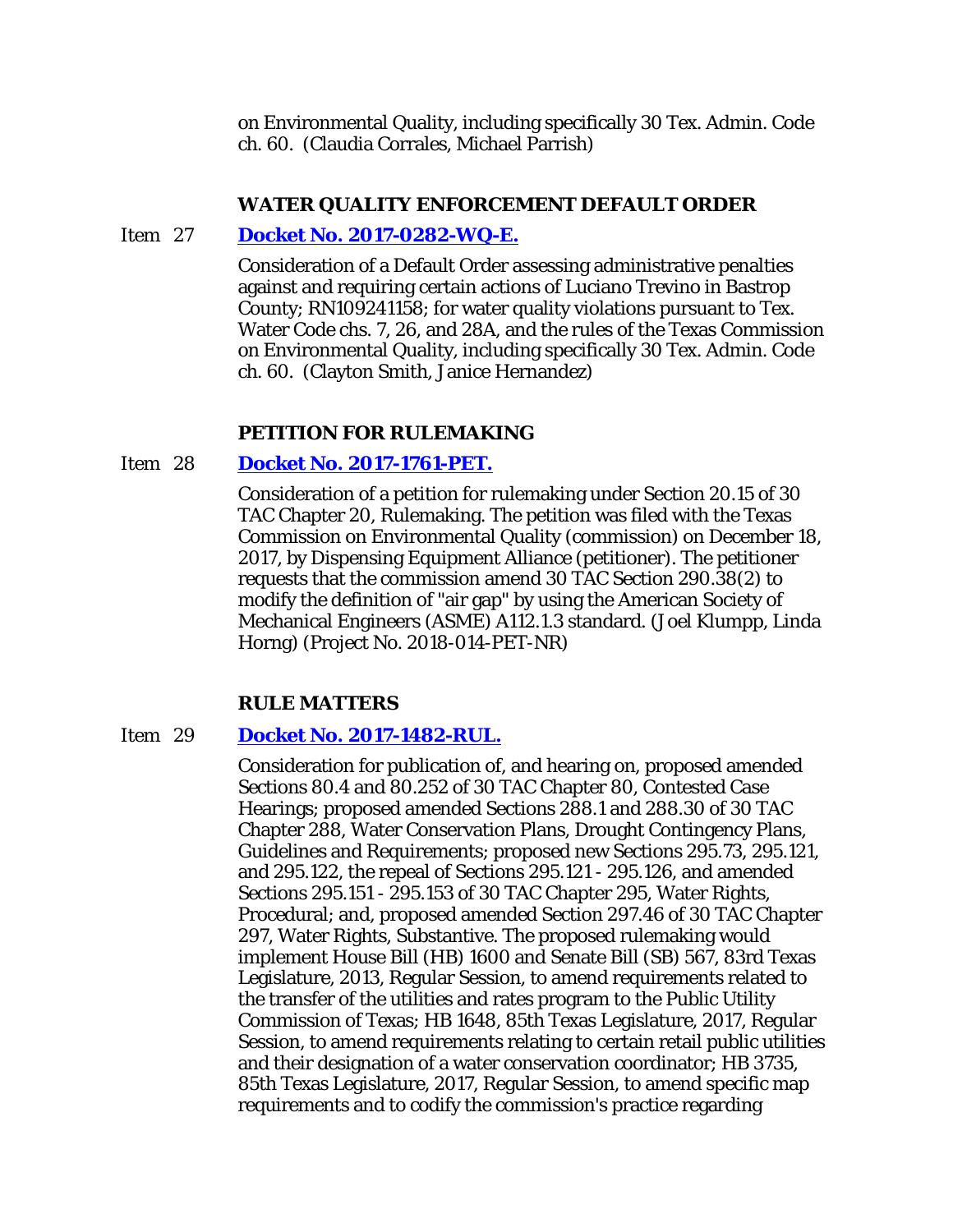consideration of the public welfare in water rights applications; SB 864, 85th Texas Legislature, 2017, Regular Session, to amend notice requirements relating to alternate sources of water used in water rights applications; and SB 1430, 85th Texas Legislature, 2017, Regular Session, and HB 3735 to amend provisions relating to applications to change the diversion point for existing non-saline surface water rights when the applicant begins using desalinated seawater. (Kathy Ramirez, Robin Smith) (Rule Project No. 2017-034-295-OW)

#### Item 30 **[Docket No. 2016-1070-RUL.](http://www.tceq.texas.gov/assets/public/comm_exec/agendas/comm/backup/Agendas/2018/02-07-2018/1070RUL.pdf)**

Consideration of the adoption of amended Sections 307.2, 307.3, 307.6, 307.7, 307.9, and 307.10 of 30 TAC Chapter 307, Texas Surface Water Quality Standards. The adoption would revise the State's surface water quality standards, as provided for in the Texas Water Code, Section 26.023 and required by the federal Clean Water Act, Section 303(c). The proposed rules were published in the September 8, 2017, issue of the *Texas Register* (42 TexReg 4565). (Debbie Miller, Stefanie Skogen) (Rule Project No. 2016-002-307-OW)

# **[Executive Director's Handout from the February 7, 2018](http://www.tceq.texas.gov/assets/public/comm_exec/agendas/comm/backup/Agendas/2018/02-07-2018/1070RUL-EDHandout.pdf)  [Commissioners' Agenda.](http://www.tceq.texas.gov/assets/public/comm_exec/agendas/comm/backup/Agendas/2018/02-07-2018/1070RUL-EDHandout.pdf)**

# **PUBLIC COMMENT SESSION**

#### Item 31 **Docket No. 2018-0005-PUB.**

The Commission will receive comments from the public on any matters within the jurisdiction of the TCEQ in accordance with Texas Water Code Section 5.112, with the exception of pending permitting matters or other contested cases which are subject to the ex parte prohibition found in Texas Government Code Section 2001.061. In the interest of time, speakers will be limited to three minutes each, with the total time for public comment limited to one hour. Please note that the Commission's discussion of subjects for which public notice has not been given are limited to statements of specific factual responses and recitation of existing policy.

#### **EXECUTIVE MEETING**

#### Item 32 **Docket No. 2018-0001-EXE.**

The Commission will conduct a closed meeting to receive legal advice from its attorney(s) and will discuss pending or contemplated litigation, and/or settlement offers, as permitted by Section 551.071 of the Texas Open Meetings Act, Chapter 551 of the Texas Government Code. The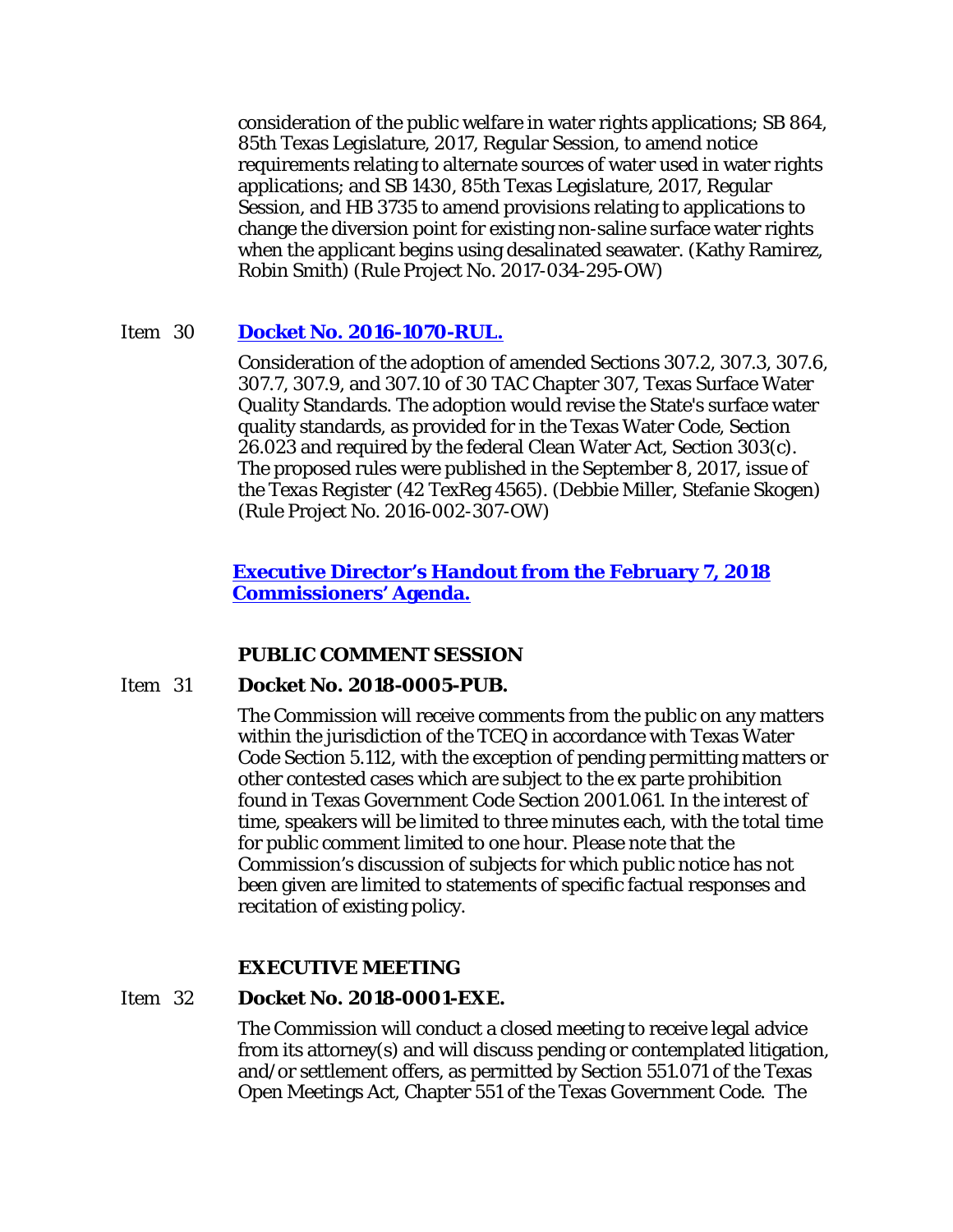Commission may also meet in open meeting to take action on this matter as required by Section 551.102 of the Texas Open Meetings Act, Chapter 551 of the Texas Government Code.

#### Item 33 **Docket No. 2018-0002-EXE.**

The Commission will conduct a closed meeting to deliberate the appointment, employment, evaluation, reassignment, duties, discipline, or dismissal of the Commission's Executive Director, General Counsel, Chief Clerk, Public Interest Counsel, or Chief Auditor as permitted by Section 551.074 of the Texas Open Meetings Act, Chapter 551 of the Texas Government Code. The Commission may also meet in open meeting to take action on this matter as required by Section 551.102 of the Texas Open Meetings Act, Chapter 551 of the Texas Government Code.

#### Item 34 **Docket No. 2018-0003-EXE.**

The Commission will conduct a closed meeting to discuss the employment, evaluation, reassignment, duties, discipline or dismissal of a specific Commission employee(s) as permitted by Section 551.074 of the Texas Open Meetings Act, Chapter 551 of the Texas Government Code. The Commission may also meet in open meeting to take action on this matter as required by Section 551.102 of the Texas Open Meetings Act, Chapter 551 of the Texas Government Code.

#### Item 35 **Docket No. 2018-0004-EXE.**

The Commission will conduct a closed meeting to discuss their duties, roles, and responsibilities as Commissioners of the TCEQ pursuant to Section 551.074 of the Texas Open Meetings Act, Chapter 551 of the Texas Government Code. The Commission may also meet in open meeting to take action on this matter as required by Section 551.102 of the Texas Open Meetings Act, Chapter 551 of the Texas Government Code.

**PERSONS WITH DISABILITIES WHO PLAN TO ATTEND THE TCEQ AGENDA AND WHO MAY NEED AUXILIARY AIDS OR SERVICES SUCH AS INTERPRETERS FOR PERSONS WHO ARE DEAF OR HEARING IMPAIRED, READERS, LARGE PRINT, OR BRAILLE ARE REQUESTED TO CONTACT OFFICE OF THE CHIEF CLERK AT (512) 239-3300 AT LEAST SIX (6) WORK DAYS PRIOR TO THE AGENDA, SO THAT APPROPRIATE ARRANGEMENTS CAN BE MADE. PERSONS WHO DESIRE THE ASSISTANCE OF AN INTERPRETER IN CONJUNCTION WITH THEIR ORAL PRESENTATION AT THIS TCEQ AGENDA ARE REQUESTED TO CONTACT THE OFFICE OF THE CHIEF**